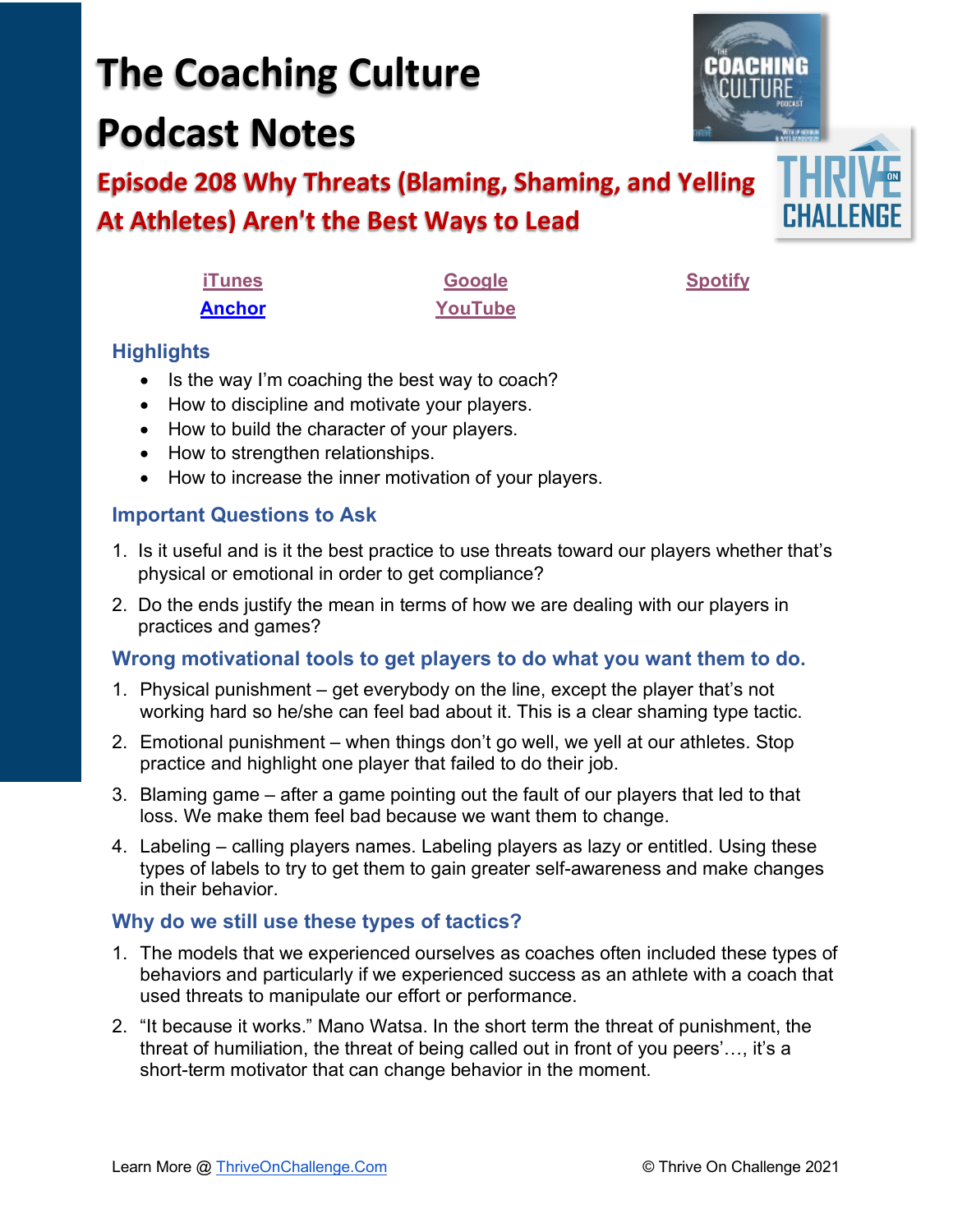When we use these kinds of threatening tactics, it costs a little bit of our dignity and it costs the dignity of our players. In a sense it's communicating, as a human being, you don't have enough to where we want to go so, I got to threaten you in another way.

#### **Four Types of Responses**

When we choose to discipline our players through emotional and/or physical threat, what we get is one of the four types of responses that Jane Nelsen talks about in positive discipline.

- 1. Resentment
- 2. Revenge
- 3. Rebellion
- 4. Reduced Self-Esteem

#### **Nate's Added "R"**

**Repelled** – when you constantly or even occasionally relying on threats to get to compliance, that is a withdraw in that relationship. It creates uncertainty and unpredictability; it makes it feel like it's an unsafe environment. It's unsafe to be me and give my best effort. It creates distance; it creates an obstacle and a barrier to relationship.

#### **JP's Added "R"**

**Regulation** – "A dysregulated person can never regulate another person." Dr. Bruce Perry. When someone is having an emotional response, and if we come and add more emotion to it, it doesn't help them, it makes it worse. As coaches we need to be in control of our emotions if we want to help our players in the emotional moments.

#### **Nate's Question to Keep Himself in Check**

Would I be able to act this way or say this thing or speak with this level of emotion in the classroom?

#### **Accountability and Consequence (Mano Watsa)**

When we use punishments, often time we are looking backwards—"that wasn't good enough so here it's the consequence for tha"t. Prepare them for the challenge by looking forward.

- 1. Preparing the players ahead of time--we got to practice harder, and here is why.
- 2. Creating a challenge for them prior to their execution of that effort. Creating a why. Why does it matter?
- 3. How can we support each other to give better effort today, either as teammates or coaches, or even for themselves individually?
- 4. Bring the players into the process rather than just looking back.